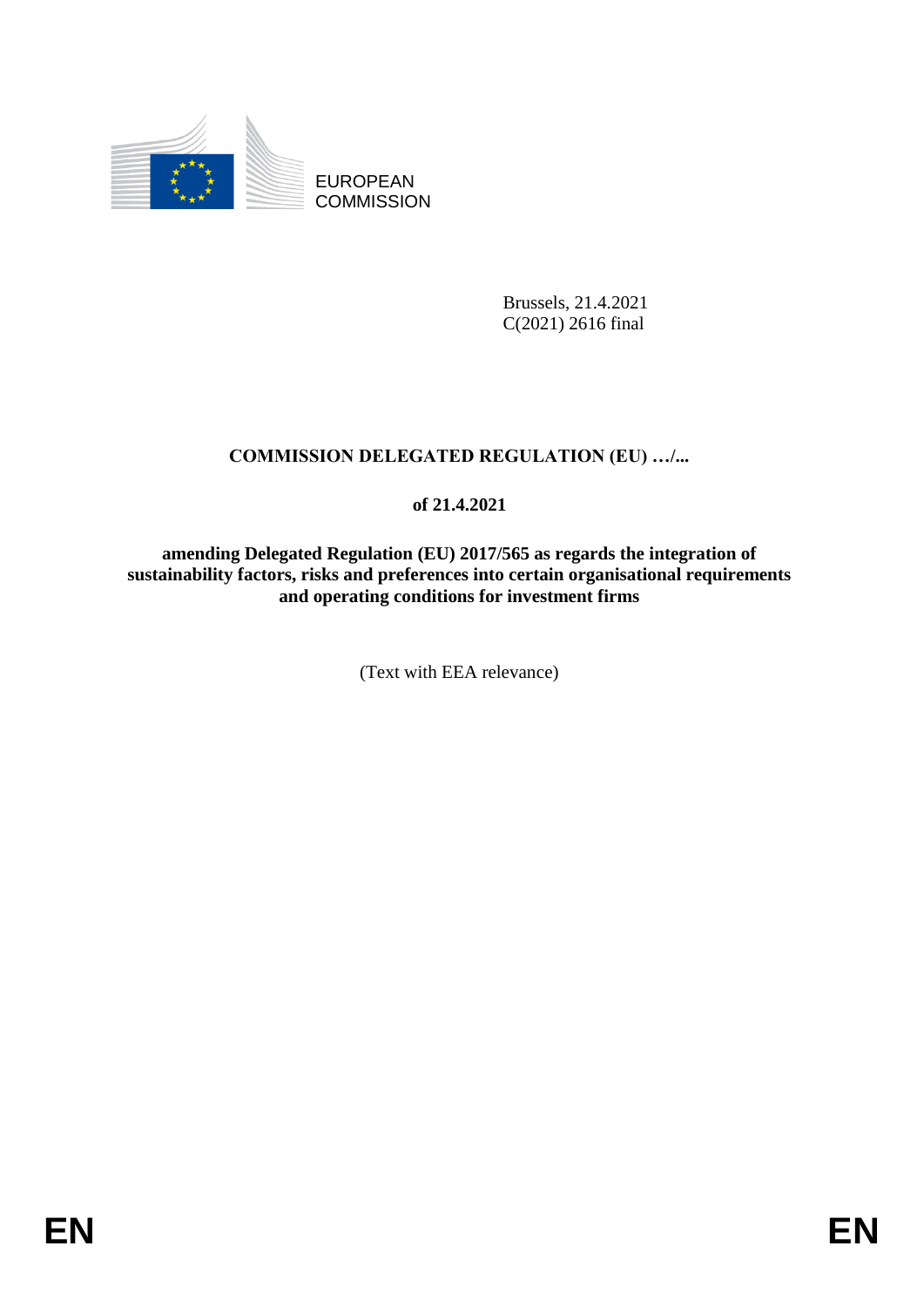## **EXPLANATORY MEMORANDUM**

### **1. CONTEXT OF THE DELEGATED ACT**

This Regulation is part of a broader Commission's initiative on sustainable development. It lays the foundation for an EU framework which puts sustainability considerations at the heart of the financial system to support transforming Europe's economy into a greener, more resilient and circular system in line with the **European Green Deal** objectives.

Following the adoption of **2016 Paris agreement on climate change** and **the United Nations 2030 Agenda for Sustainable Development Goals (SDGs)**, the Commission announced in the **Action Plan: Financing Sustainable Growth**<sup>2</sup> the intention to incorporate sustainability when providing financial advice and to clarify the integration of sustainability in so-called fiduciary duties in sectoral legislation. The **European Green Deal** Communication confirms the need for long-term signals to direct financial and capital flows to green investment and to avoid stranded assets. This Delegated Regulation will contribute to this specific objective.

Commission Delegated Regulation (EU)  $2017/565^3$  supplements Directive  $2014/65/EU$  of the European Parliament and of the Council<sup>4</sup> (MiFID II) by further specifying organisational requirements and operating conditions for investment firms. This Regulation modifies Delegated Regulation (EU) 2017/565 in two ways:

First, it integrates client's preferences in terms of sustainability as a top up to the suitability assessment. Under the existing MiFID II framework, firms providing investment advice and portfolio management are required to obtain the necessary information about the client's knowledge and experience in the investment field, their ability to bear losses, and objectives including the client's risk tolerance to enable the firm to provide services and products that are suitable for the client (suitability assessment). The information regarding the investment objectives of clients includes information on the length of time for which clients wish to hold the investment, their preferences regarding risk taking, risk profile, and the purposes of the investment. However, the information about investment objectives generally relates to financial objectives, while other non-financial objectives of the client, such as sustainability preferences, are usually not addressed. Existing suitability assessments generally do not include questions on clients' sustainability preferences, while the majority of clients would not raise such preferences themselves. As a result, investment firms could give more appropriate consideration to sustainability factors in the selection process.

Regulation (EU)  $2019/2088$  of the European Parliament and of the Council (SFDR)<sup>5</sup> requires a financial product's documentation to describe how its stated levels of sustainability or

 $\overline{1}$ <sup>1</sup> Communication from the Commission to the European Parliament, to the European Council, the Council, the European Economic and Social Committee, and the Committee of the Regions: the European Green Deal (COM(2019)640 final).

<sup>&</sup>lt;sup>2</sup> Communication from the Commission to the European Parliament, to the European Council, the Council, The European Central Bank, the European Economic and Social Committee, and the Committee of the Regions Action Plan: Financing Sustainable Growth (COM(2018)097 final).

<sup>&</sup>lt;sup>3</sup><br>Commission Delegated Regulation (EU) 2017/565 of 25 April 2016 supplementing Directive 2014/65/EU of the European Parliament and of the Council as regards organisational requirements and operating conditions for investment firms and defined terms for the purposes of that Directive (OJ L 87, 31.3.2017, p. 1).

<sup>&</sup>lt;sup>4</sup> Directive 2014/65/EU of the European Parliament and of the Council of 15 May 2014 on markets in financial instruments and amending Directive 2002/92/EC and Directive 2011/61/EU (OJ L 173, 12.6.2014, p. 349).

<sup>&</sup>lt;sup>5</sup><br>Regulation (EU) 2019/2088 of the European Parliament and of the Council of 27 November 2019 on sustainability-related disclosures in the financial services sector (OJ L 317, 9.12.2019, p. 1).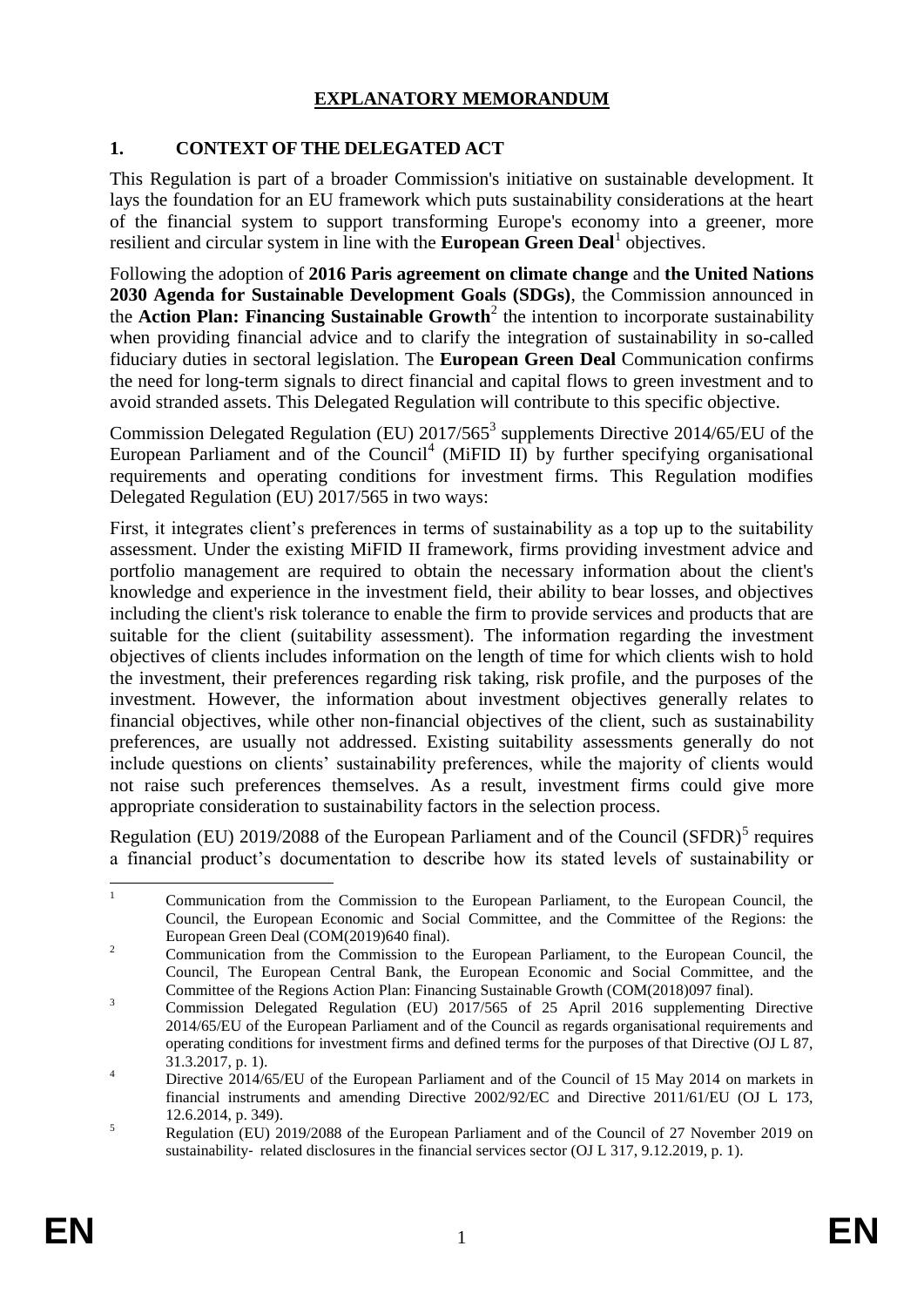sustainability ambitions are to be achieved or are achieved. As it is not a labelling regime, different sustainability-related ambitions might be described. Whilst financial products referred to in Article 9 of the SFDR must pursue the objective of sustainable investments, with no significant harm, as defined in Article 2, point (17), of the SFDR, financial products that fall under Article 8 of the SFDR might integrate different strategies, even including those that, despite claiming environmental, social and governance (ESG), socially responsible investing (SRI) or sustainability orientation, might lack sustainability-related materiality. Given this and given different product scopes of MiFID II, the SFDR and Regulation (EU) 2020/852 of the European Parliament and of the Council<sup>67</sup> (Taxonomy Regulation), this draft Regulation ensures that financial instruments that have some level of sustainability-related materiality are eligible for recommendation to the clients or potential clients who express clear sustainability preferences. Sustainability preferences therefore comprise financial instruments that are either invested, at least to some extent, in taxonomy-compliant activities under the Taxonomy Regulation, or in sustainable investments, as defined in Article 2, point (17), of the SFDR, that also encompass taxonomy-compliant activities, or that consider negative externalities of investments on the environment or society in terms of principal adverse impacts on sustainability. The rules on sustainability preferences support and strengthen the policy objective of reducing the occurrence of greenwashing and mis-selling and encourage the financial system's transition, so that it genuinely supports businesses on their transition path towards sustainability, as well as continuing to support businesses that are already sustainable.

The rules on sustainability preferences ensure consistency with the SFDR and the Taxonomy Regulation and considerably strengthen the effectiveness of sustainability-related disclosures under those Regulations. The Taxonomy Regulation requires disclosures of the degree to which investments are aligned with the EU Taxonomy.

In operational terms, to facilitate internal processes and in particular the development of recommendations to clients or potential clients, based on a preceding analysis of financial instruments, investment firms might rank in advance and group financial instruments in terms of the proportion invested in economic activities that qualify as environmentally sustainable, the proportion of sustainable investments, or the consideration of principal adverse impacts, such as categories of principal adverse impacts, types of commitments and qualitative or quantitative indicators. Since investments pursued by financial instruments might cause different principal adverse impacts on sustainability factors, investment firms should explain to the clients or potential clients that the elements demonstrating the consideration of principal adverse impacts on sustainability factors might be relevant for various environmental, social, employee or governance matters, should allow for demonstrating that consideration and for showing the respective commitment to address principal adverse impacts over time, and might be represented by qualitative or quantitative indicators, including but not limited to those in accordance with the SFDR.

Second, this Regulation integrates sustainability risks into the organisational requirements. This part on the sustainability risk is based on a Final Report on technical advice<sup>8</sup> by the European Securities and Markets Authority (ESMA). The technical advice concludes that

<sup>6</sup> <sup>6</sup> Regulation (EU) 2020/852 of the European Parliament and of the Council of 18 June 2020 on the establishment of a framework to facilitate sustainable investment, and amending Regulation (EU) 2019/2088 (OJ L 198, 22.6.2020, p. 13).

<sup>&</sup>lt;sup>7</sup> Regulation of the European Parliament and of the Council (EU) 2020/852 of 18 June 2020 on the establishment of a framework to facilitate sustainable investment (OJ L 198, 22.6.2020, p. 13).

<sup>8</sup> Final report on integrating sustainability risks and factors in the MIFID II (ESMA35-43-1737).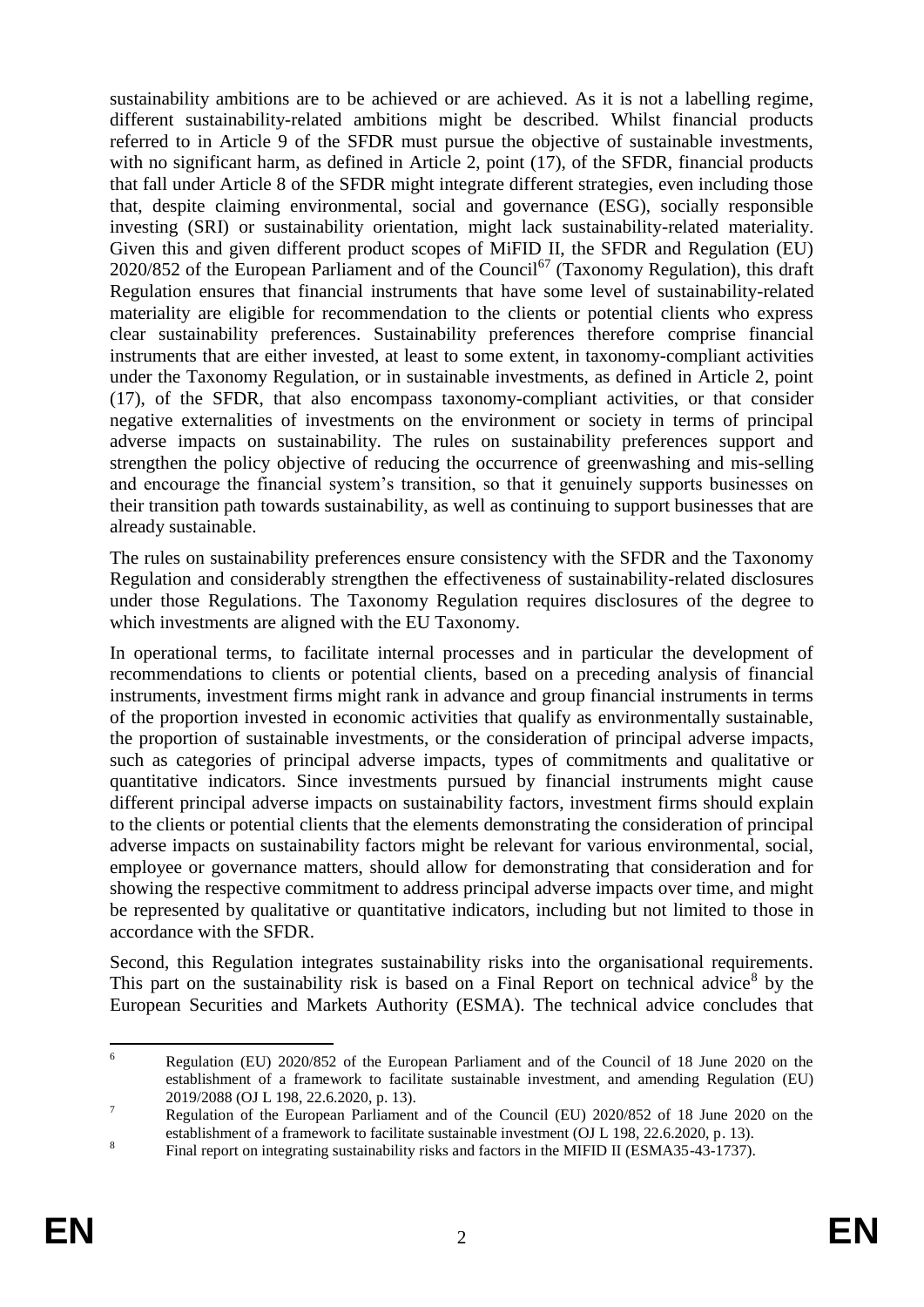further clarifications are needed in respect of the integration of sustainability risks and sustainability factors in Delegated Regulation (EU) 2017/565 and Commission Delegated Directive 2017/593<sup>9</sup> and identifies specific provisions in this respect.

This Regulation and other sectoral delegated acts that adapt rules on fiduciary duties and that were adopted alongside also reinforce **the SFDR, Regulation (EU) 2019/2089 of the European Parliament and of the Council<sup>10</sup> and the Taxonomy Regulation**. Those rules integrate sustainability considerations into the investment, advisory and disclosure processes in a consistent manner across sectors. They anchor environmental, social and governance (sustainability) considerations at the heart of the financial system to help transform Europe's economy into a greener, low-carbon, more resilient, resource-efficient and circular system.

This Regulation is based on the empowerment set out in Articles 16, 24(13) and 25(8) of MiFID II.

## **2. CONSULTATIONS PRIOR TO THE ADOPTION OF THE ACT**

In December 2016, the Commission set up a High-Level Expert Group on Sustainable Finance (HLEG) to help develop an EU strategy on Sustainable Finance through recommendations. The HLEG published an interim report on "Financing a Sustainable European Economy" in mid-July 2017 and presented its final report at a stakeholder event on 18 July 2017, followed by a consultation questionnaire.

A feedback statement that was published along with the HLEG final report on Financing a Sustainable European Economy on 31 January 2018 summarises the respondents' answers. In its final report, the HLEG recommends to "*require investment advisers to ask about, and then respond to, retail investors' preferences about the sustainable impact of their investments, as a routine component of financial advice*". It also recommended to "*discuss the governance of addressing long-term and sustainability risks".*

In March 2018, the Commission sent a targeted questionnaire on the integration of environmental, social and governance considerations in the suitability assessment. The consultation showed that only a minority of the clients proactively raise sustainability issues during the advisory process. Some of the reasons for this are: i) the available information on sustainability-related financial instruments is not transparent; ii) the risk of 'greenwashing' in existing documentation is high; and iii) there is a lack of education on its impact on risk and performance. Only in rare cases, clients seem to systematically raise interest in sustainability factors during the advisory process.

In addition, the draft Delegated Regulation amending the suitability assessment was published for feedback in line with the Better Regulation guidelines in the period between 24 May and 21 June 2018. The Commission received 51 answers referring to this Delegated Regulation amending Regulation (EU) 2017/565. Stakeholders from different backgrounds (e.g. NGOs, financial industry associations, public bodies) $11$  commented on diverse aspects of this

 $\overline{9}$ <sup>9</sup> Commission Delegated Directive (EU) 2017/593 of 7 April 2016 supplementing Directive 2014/65/EU of the European Parliament and of the Council with regard to safeguarding of financial instruments and funds belonging to clients, product governance obligations and the rules applicable to the provision or reception of fees, commissions or any monetary or non-monetary benefits (OJ L 87, 31.3.2017, p. 500).

<sup>&</sup>lt;sup>10</sup> Regulation (EU) 2019/2089 of the European Parliament and of the Council of 27 November 2019 amending Regulation (EU) 2016/1011 as regards EU Climate Transition Benchmarks, EU Paris-aligned Benchmarks and sustainability-related disclosures for benchmarks (OJ L 317, 9.12.2019, p. 17).

<sup>&</sup>lt;sup>11</sup> The feedback received is published on: https://ec.europa.eu/info/law/better-regulation/initiatives/ares-2018-2681500/feedback\_en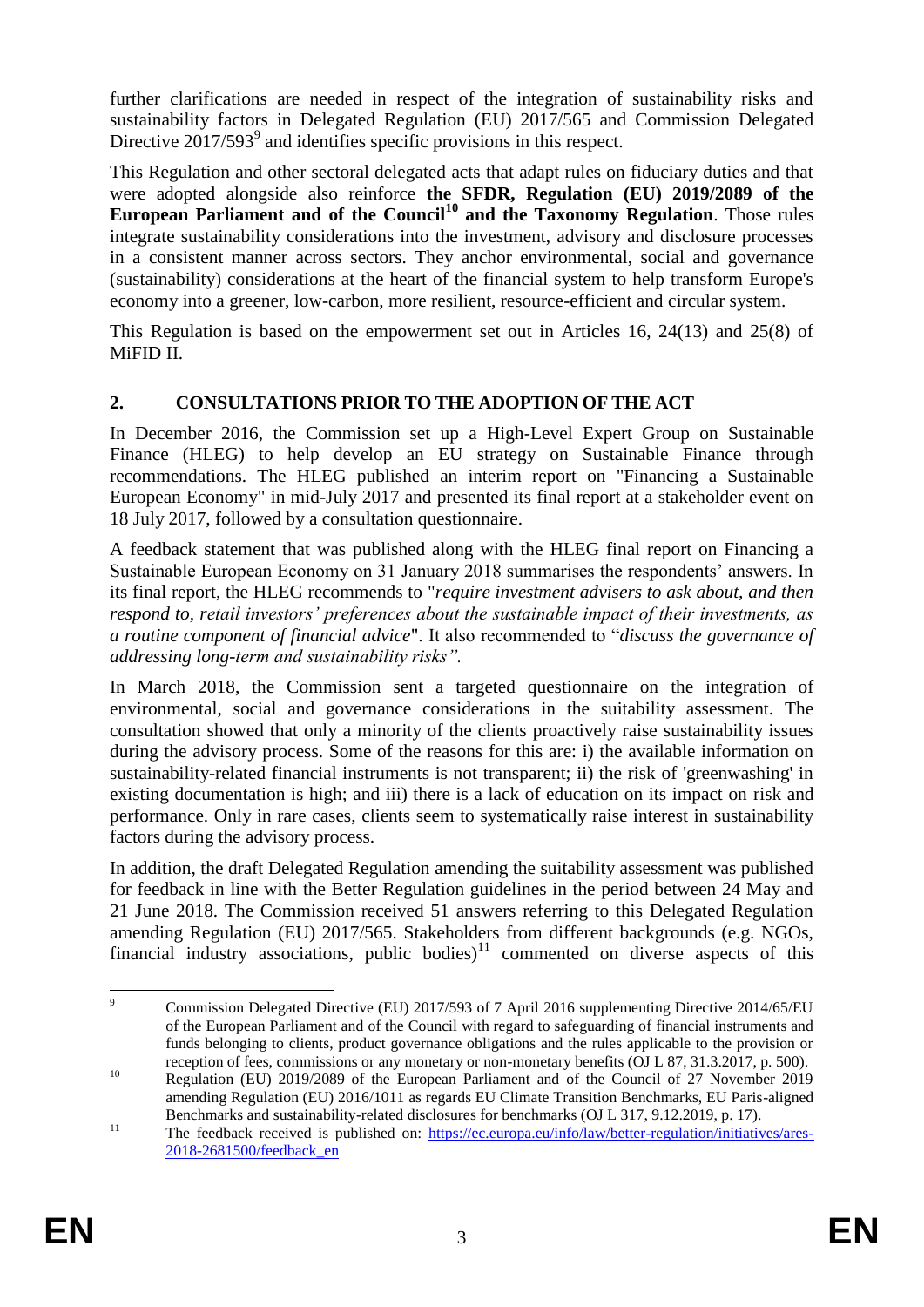Delegated Regulation. While there was generally strong support to enhance the focus on nonfinancial objectives within the investment process, some stakeholders were reluctant to change their newly implemented processes based on MiFID II. As described above, the Commission is not only convinced of the urgency of moving ahead with its Sustainable Finance Agenda but is also of the view that the newly introduced reference to the SFDR proposed timeline for the application of this delegated act (12 months after entry into force) provides for sufficient flexibility.

As regards some of the objectives within the suitability assessment process, the Commission included some modifications in order to allow for the necessary differentiation between investment objectives, on the one hand, and sustainability preferences, on the other hand. This differentiation is important in order to avoid mis-selling. Sustainability factors should not take precedence over a client's personal investment objective. Therefore the sustainability preferences should only be addressed within the suitability process once the client's investment objective has been identified. The aim of the rules on sustainability preferences is to enhance potential clients' or clients' awareness of the availability of financial instruments' with sustainability ambition. Given the rules on sustainability preferences, financial instruments with different levels of sustainability-related ambition will not need to be adapted. Those financial instruments will either benefit from the regime of sustainability preferences or will continue to be recommendable, but not as financial instruments meeting the sustainability preferences of the client or potential client, as defined in this Regulation. In operational terms, the sustainability features of the financial instruments should be presented in a transparent way that allows investment firms to engage in dialogue with clients or potential clients in order to have sufficiently granular understanding of the clients' individual sustainability preferences. To avoid churning, for existing clients, for whom a suitability assessment has already been undertaken, investment firms should have the possibility to identify the client's individual sustainability preferences at the next regular update of the existing suitability assessment

The rules on sustainability preferences strengthen the use of the EU taxonomy for sustainable activities, i.e. economic activities that qualify as environmentally sustainable under Article 3 of the Taxonomy Regulation, and the pursuance of sustainable investments, as defined in Article 2(17) of the SFDR and also include investments in the aforementioned economic activities that qualify as environmentally sustainable. The rules also incentivise the recommendation of financial instruments that consider and reduce material negative externalities caused by those investments, i.e. principal adverse impacts.

The Commission requested ESMA to issue a technical advice on potential amendments to delegated acts to be adopted under MiFID II with regard to the integration of sustainability risks and sustainability factors in the areas of organisational requirements, operating conditions, risk management and target market assessment.

On 30 April 2019, ESMA published its "Final report on integrating sustainability risks and factors in MiFID II". The advice took into account the views expressed by stakeholders during the public consultation between 19 December 2018 and 19 February 2019. It includes a cost-benefit analysis. In addition, ESMA carried out an open public hearing on 4 February 2019 in order to gather additional feedback. The Securities and Markets Stakeholder Group of ESMA was also consulted.

In line with Better Regulation Principles, this draft proposal was published for a second consultation from 8 June 2020 to 6 July 2020. After due consideration of the feedback received further modifications were introduced into the text.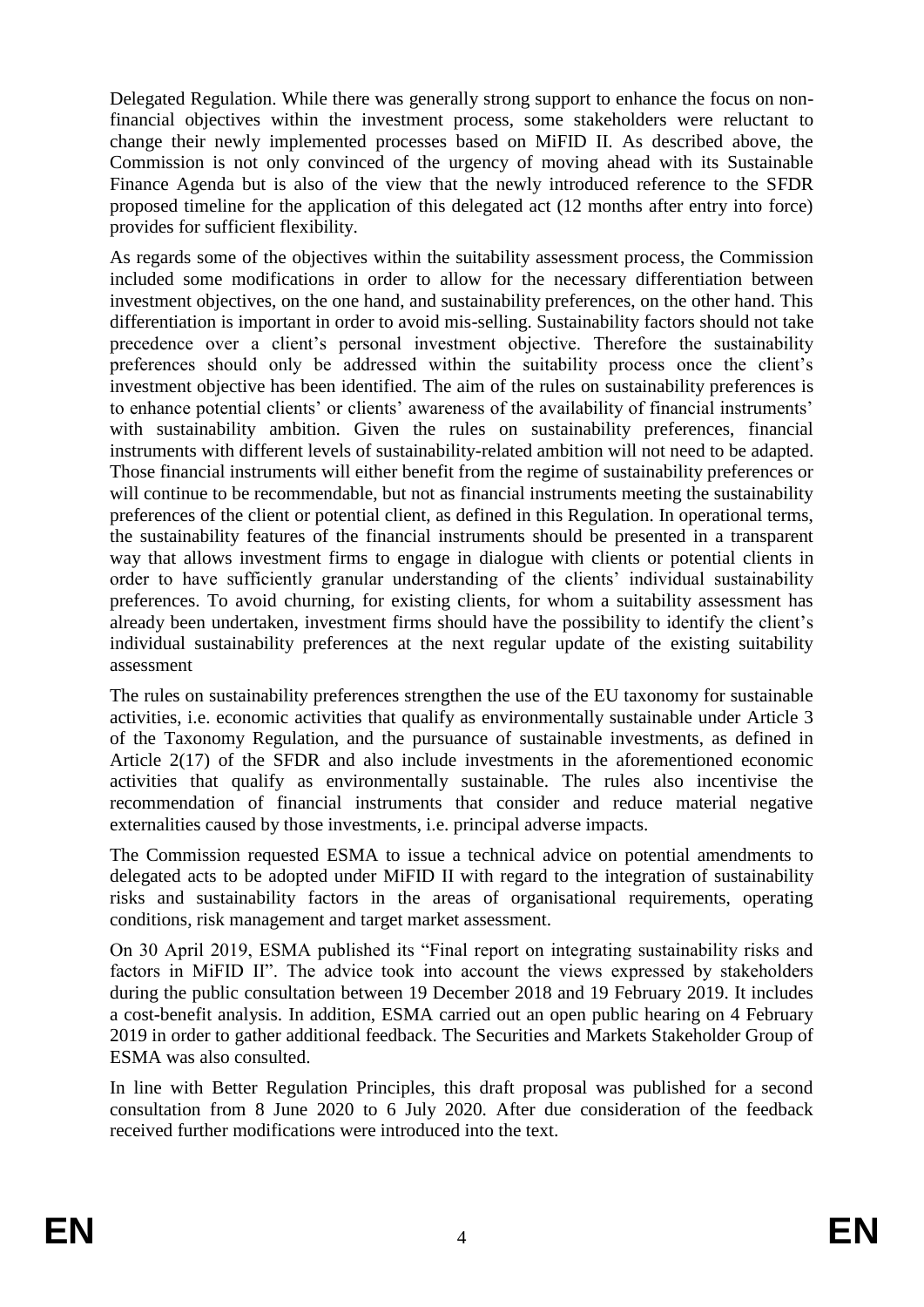This report addresses the inclusion of sustainability risks and sustainability factors into the organisational requirements and product governance and oversight structures of investment firms. The recommendations on organisational requirements prepared and publicly consulted by ESMA were integrated into this Delegated Regulation.

## **3. LEGAL ELEMENTS OF THE DELEGATED ACT**

The legal basis for this Regulation is set out in Article 16(12), Article 24(13) and Article 25(8) of Directive 2014/65/EU.

This Regulation covers the following amendments to Regulation (EU) 2017/565:

Article 1 aims at clarifying that investment firms providing financial advice and portfolio management should carry out a mandatory assessment of sustainability preferences of their clients or potential clients. These investment firms should take these sustainability preferences into account in the selection process of the financial instruments that are recommended to those clients. Three categories of financial instruments should be integral to sustainability preferences, namely financial instruments that pursue a minimum proportion of sustainable investments in economic activities that qualify as environmentally sustainable under Article 3 of the Taxonomy Regulation or financial instruments that pursue a minimum proportion of sustainable investments, as defined in Article 2, point (17), of the SFDR, where the minimum proportion is determined by the client or potential client. The third category of financial instruments eligible for individual sustainability preferences are financial instruments that consider principal adverse impacts on sustainability factors, where elements demonstrating that consideration are determined by the client or potential client.

Since the product scopes of, on one side, MiFID II and, on the other side, the SFDR and the Taxonomy Regulation, are different, sustainability preferences are not restricted to financial products within the meaning of the SFDR and the Taxonomy Regulation, but are instead based on the Regulations' sustainability-related concepts. This allows investment firms recommend not only investment funds, but also other relevant financial instruments.

By way of example, "financial instruments that pursue a minimum proportion of sustainable investments" will always include financial products referred to in Article 9 of the SFDR and financial products referred to in Article 8 of the SFDR, provided such financial products pursue, at least to some extent, sustainable investments. That minimum extent is determined by clients or potential clients, thus the rules on sustainability preference take into full account their sustainability-related ambitions. Other examples include financial instruments with environmental or social characteristics that are, among others, based on an exclusion strategy and that might fall under sustainability preferences provided they, at least to some extent, pursue sustainable investments or they prove the principal adverse impacts are considered and addressed or mitigated, in line with minimum investment proportions or elements demonstrating consideration of principal adverse impacts on sustainability factors respectively, as determined by the client or potential client. This also means that financial instruments that promote environmental or social characteristics without a proportion of sustainable investments or without a proportion of investments in taxonomy-compliant activities or where they do not consider principal adverse impacts will not be eligible for recommendation to the clients or potential clients based on their individual sustainability preferences. However, such financial instruments can still be recommended within the suitability test, but not as financial instruments meeting individual sustainability preferences.

Further, it requires investment firms to prepare a report to the client that explains how the recommendation to the client meets his investment objectives, risk profile, capacity for loss bearing and sustainability preferences (ex-post information disclosure).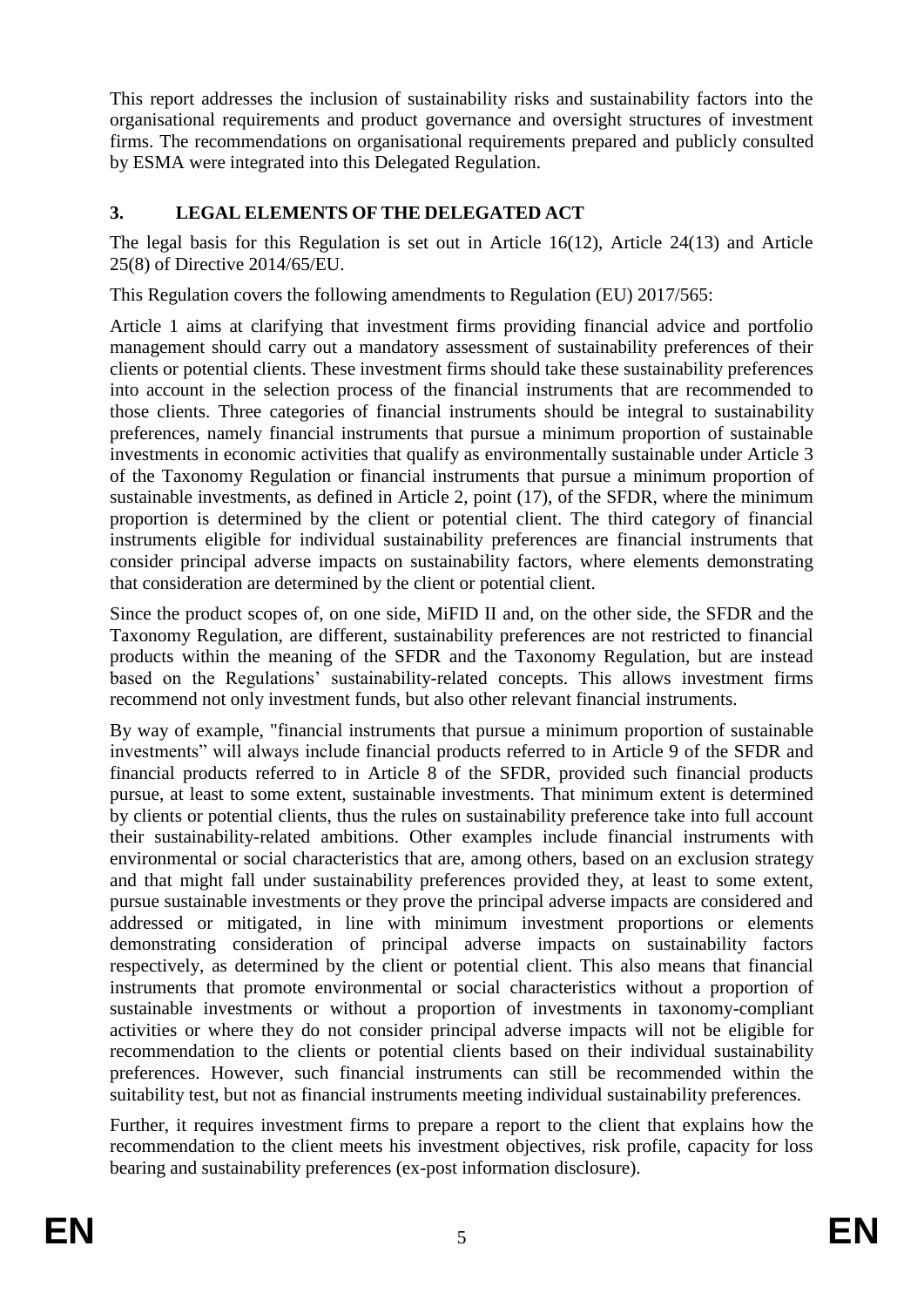In addition, Article 1 requires investment firms to take into account sustainability risks, either in qualitative or quantitative terms, when complying with the organisational requirements and to integrate sustainability risk into their risk management policies.

Finally, Article 2 sets out the date of application of this Regulation, including the transitional period of 12 months.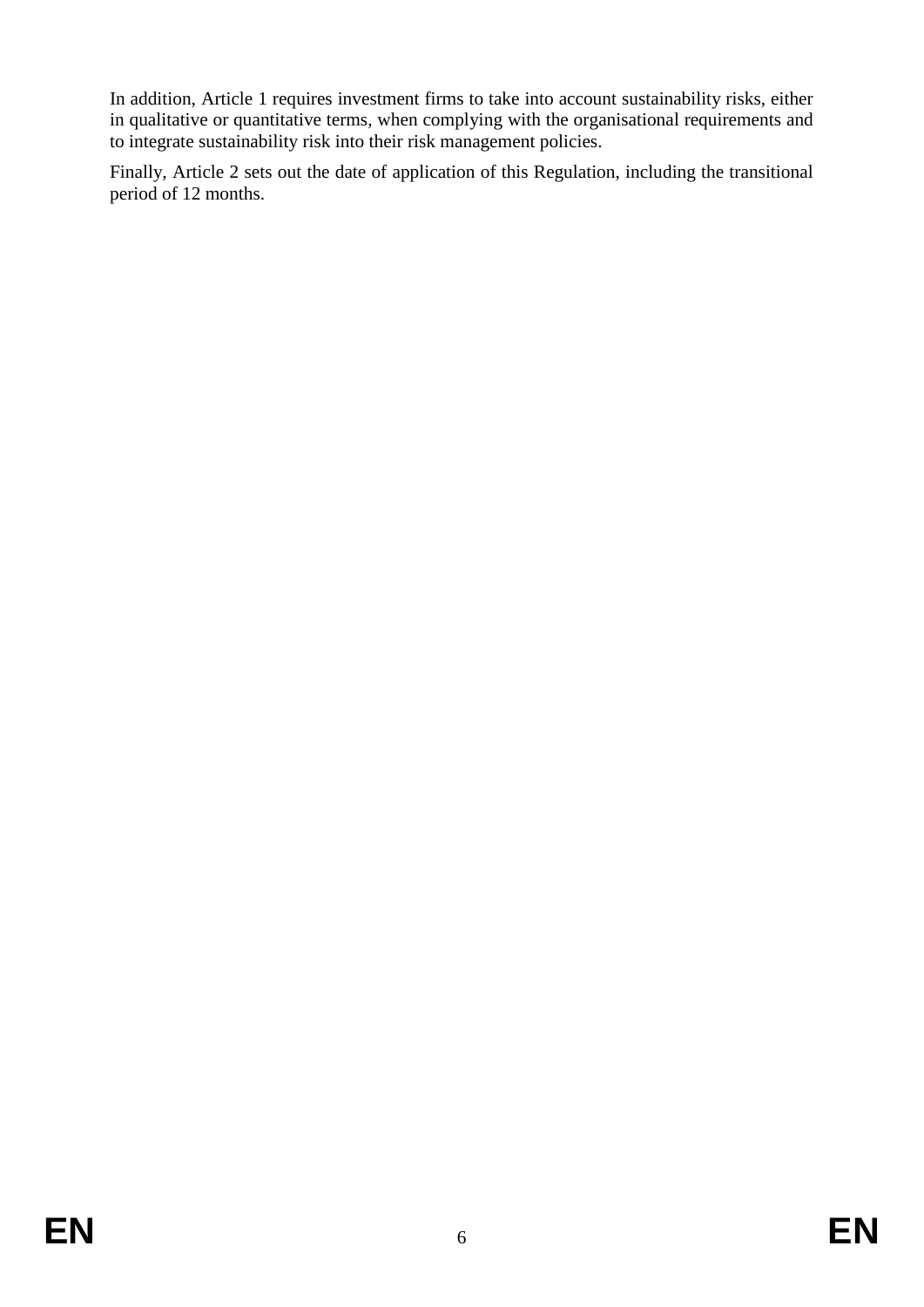#### **COMMISSION DELEGATED REGULATION (EU) …/...**

#### **of 21.4.2021**

#### **amending Delegated Regulation (EU) 2017/565 as regards the integration of sustainability factors, risks and preferences into certain organisational requirements and operating conditions for investment firms**

#### (Text with EEA relevance)

#### THE EUROPEAN COMMISSION,

Having regard to the Treaty on the Functioning of the European Union,

Having regard to Directive 2014/65/EU of the European Parliament and of the Council of 15 May 2014 on markets in financial instruments and amending Directive 2002/92/EC and Directive 2011/61/EU<sup>12</sup>, and in particular Article 16(12), Article 24(13) and Article 25(8) thereof,

Whereas:

- (1) The transition to a low-carbon, more sustainable, resource-efficient and circular economy in line with the Sustainable Development Goals is key to ensuring the longterm competitiveness of the economy of the Union. In 2016, the Union concluded the Paris Agreement<sup>13</sup>. Article 2(1), point (c), of the Paris Agreement sets out the objective of strengthening the response to climate change by, among others, making finance flows consistent with a pathway towards low greenhouse gas emissions and climate-resilient development.
- (2) Recognising that challenge, the Commission presented the European Green Deal<sup>14</sup> in December 2019. The Green Deal represents a new growth strategy that aims to transform the Union into a fair and prosperous society with a modern, resourceefficient and competitive economy where there are no net greenhouse gas emissions from 2050 onwards and where economic growth is decoupled from resource use. That objective requires that clear signals are given to investors with regard to their investments to avoid stranded assets and to raise sustainable finance.
- (3) In March 2018, the Commission published its Action Plan 'Financing Sustainable Growth<sup>15</sup>, setting up an ambitious and comprehensive strategy on sustainable finance. One of the objectives set out in the Action Plan is to reorient capital flows towards sustainable investments to achieve sustainable and inclusive growth. The impact assessment underpinning subsequent legislative initiatives published in May 2018<sup>16</sup> demonstrated the need to clarify that sustainability factors should be taken into

 $12$ <sup>12</sup> OJ L 173, 12.6.2014, p. 349.

Council Decision (EU) 2016/1841 of 5 October 2016 on the conclusion, on behalf of the European Union, of the Paris Agreement adopted under the United Nations Framework Convention on Climate Change (OJ L 282, 19.10.2016, p. 1).

 $14$  COM(2019) 640 final.

<sup>&</sup>lt;sup>15</sup> COM(2018) 97 final.

SWD(2018) 264 final.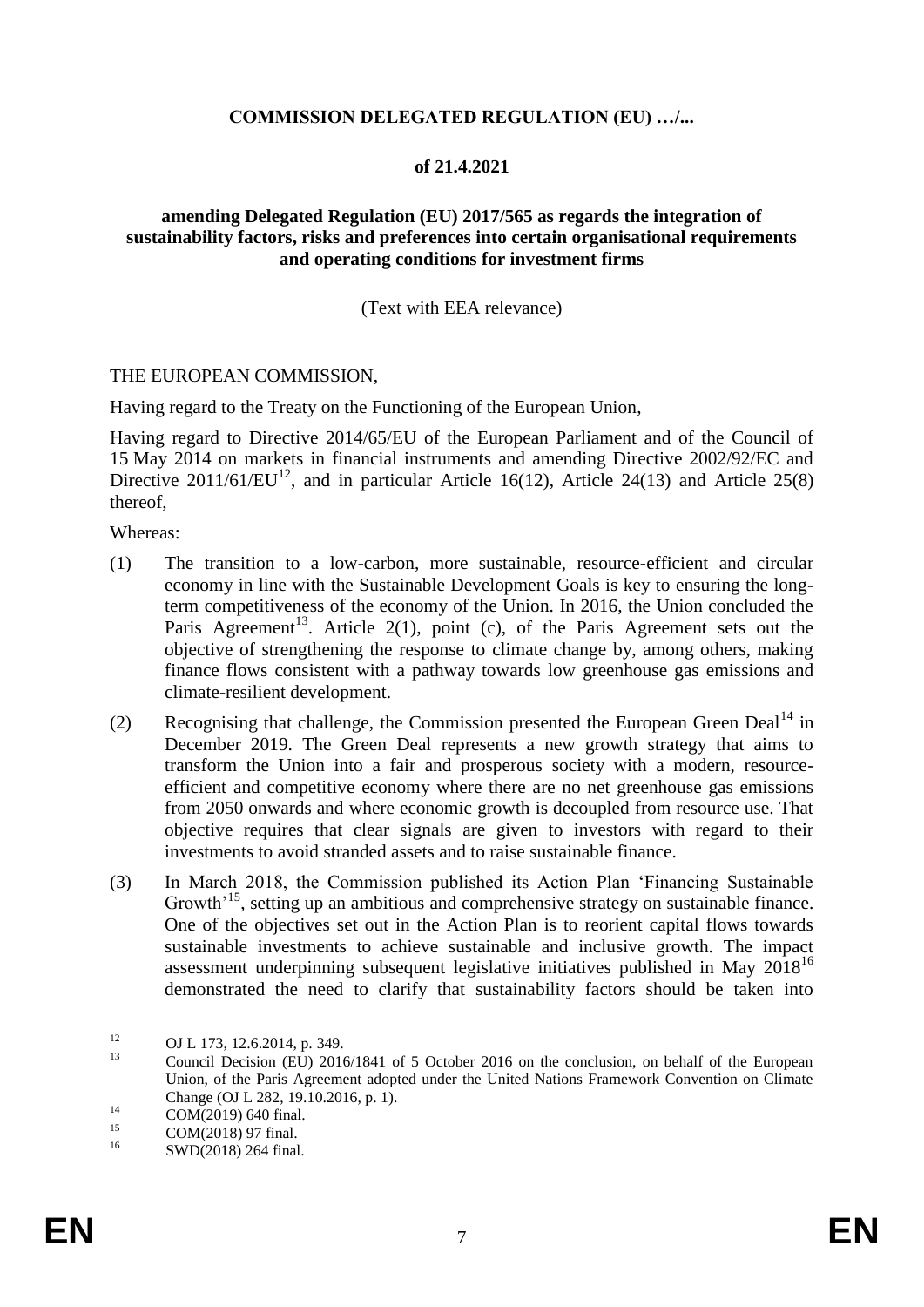account by investment firms as part of their duties towards clients and potential clients. Investment firms should therefore consider not only all relevant financial risks on an ongoing basis, but also all relevant sustainability risks as referred to in Regulation (EU)  $2019/2088$  of the European Parliament and of the Council<sup>17</sup> that, where they occur, could cause an actual or potential material negative impact on the value of an investment. Commission Delegated Regulation (EU) 2017/565 does not explicitly refer to sustainability risks. For that reason and to ensure that internal procedures and organisational arrangements are properly implemented and adhered to, it is necessary to clarify that processes, systems and internal controls of investment firms should reflect sustainability risks, and that technical capacity and knowledge is necessary to analyse those risks.

- (4) To maintain a high standard of investor protection, investment firms should, when identifying the types of conflicts of interest the existence of which may damage the interests of a client or potential client, include those types of conflicts of interest that stem from the integration of the client's sustainability preferences For existing clients, for whom a suitability assessment has already been undertaken, investment firms should have the possibility to identify the client's individual sustainability preferences at the next regular update of the existing suitability assessment.
- (5) Investment firms that provide investment advice and portfolio management should be able to recommend suitable financial instruments to their clients and potential clients and should therefore be able to ask questions to identify a client's individual sustainability preferences. In accordance with an investment firm's obligation to act in the best interest of its clients, recommendations to clients and potential clients should reflect both the financial objectives and any sustainability preferences expressed by those clients. It is therefore necessary to clarify that investment firms should have in place appropriate arrangements to ensure that the inclusion of sustainability factors in the advisory process and portfolio management does not lead to mis-selling practices or to the misrepresentation of financial instruments or strategies as fulfilling sustainability preferences where they do not. In order to avoid such practices or misrepresentations, investment firms providing investment advice should first assess a client's or potential client's other investment objectives, time horizon and individual circumstances, before asking for his or her potential sustainability preferences.
- (6) Financial instruments with various degrees of sustainability-related ambition have been developed so far. To enable clients or potential clients to understand those different degrees of sustainability and take informed investment decisions in terms of sustainability, investment firms that provide investment advice and portfolio management services should explain the distinction between, on the one hand, financial instruments that pursue, fully or in part, sustainable investments in economic activities that qualify as environmentally sustainable under Regulation (EU) 2020/852 of the European Parliament and of the Council<sup>18</sup>, sustainable investments as defined in Article 2, point (17), of Regulation (EU) 2019/2088, and financial instruments that consider principal adverse impacts on sustainability factors that might be eligible for recommendation as meeting individual sustainability preferences of clients, and, on

 $17\text{ }$ Regulation (EU) 2019/2088 of the European Parliament and of the Council of 27 November 2019 on sustainability-related disclosures in the financial services sector (OJ L 317, 9.12.2019, p. 1).

<sup>&</sup>lt;sup>18</sup> Regulation (EU) 2020/852 of the European Parliament and of the Council of 18 June 2020 on the establishment of a framework to facilitate sustainable investment, and amending Regulation (EU) 2019/2088 (OJ L 198, 22.6.2020, p. 13).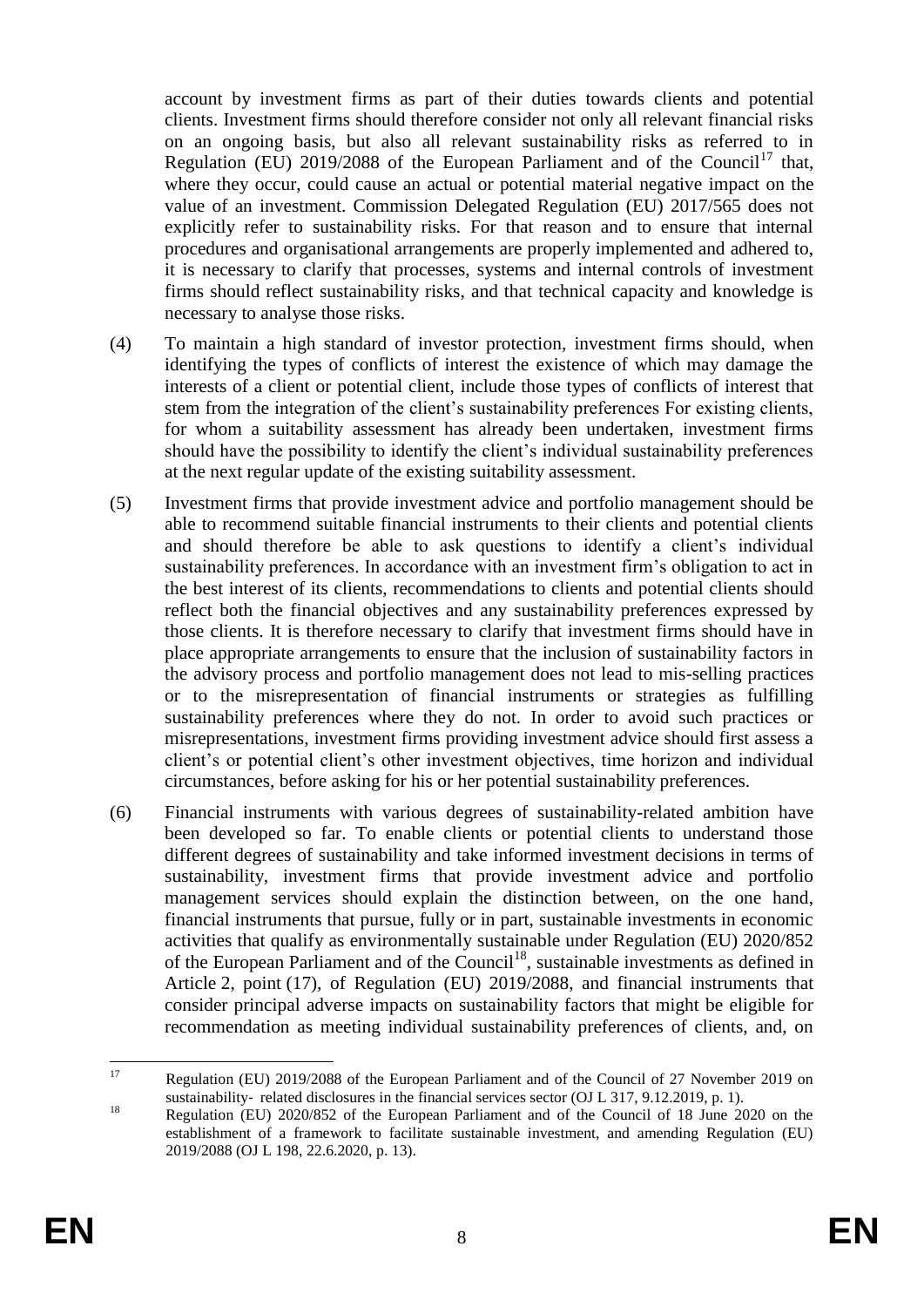the other hand, other financial instruments without those specific features that should not be eligible for recommendation to the clients or potential clients that have individual sustainability preferences.

- (7) It is necessary to address concerns about 'greenwashing', that is, in particular, the practice of gaining an unfair competitive advantage by recommending a financial instrument as environmentally friendly or sustainable, when in fact that financial instrument does not meet basic environmental or other sustainability-related standards. In order to prevent mis-selling and greenwashing, investment firms should not recommend or decide to trade financial instruments as meeting individual sustainability preferences where those financial instruments do not meet those preferences. Investment firms should explain to their clients or potential clients the reasons for not doing so, and keep records of those reasons.
- (8) It is necessary to clarify that financial instruments that are not eligible for individual sustainability preferences can still be recommended by investment firms, but not as meeting individual sustainability preferences. In order to allow for further recommendations to clients or potential clients, where financial instruments do not meet a client's sustainability preferences, the client should have the possibility to adapt information on his or her sustainability preferences. In order to prevent misselling and greenwashing, investment firms should keep records of the client's decision along with the client's explanation supporting the adaptation.
- (9) Delegated Regulation (EU) 2017/565 should therefore be amended accordingly.
- (10) Competent authorities and investment firms should be given sufficient time to adapt to the new requirements contained in this Regulation. Its application should therefore be deferred,
- HAS ADOPTED THIS REGULATION:

#### *Article 1*

### **Amendments to Delegated Regulation (EU) 2017/565**

Delegated Regulation (EU) 2017/565 is amended as follows:

- (1) in Article 2, the following points (7), (8) and (9) are added:
	- "(7) 'sustainability preferences' means a client's or potential client's choice as to whether and, if so, to what extent, one or more of the following financial instruments shall be integrated into his or her investment:
		- (a) a financial instrument for which the client or potential client determines that a minimum proportion shall be invested in environmentally sustainable investments as defined in Article 2, point (1), of Regulation (EU) 2020/852 of the European Parliament and of the Council\*;
		- (b) a financial instrument for which the client or potential client determines that a minimum proportion shall be invested in sustainable investments as defined in Article 2, point (17), of Regulation (EU) 2019/2088 of the European Parliament and of the Council\*\*;
		- (c) a financial instrument that considers principal adverse impacts on sustainability factors where qualitative or quantitative elements demonstrating that consideration are determined by the client or potential client;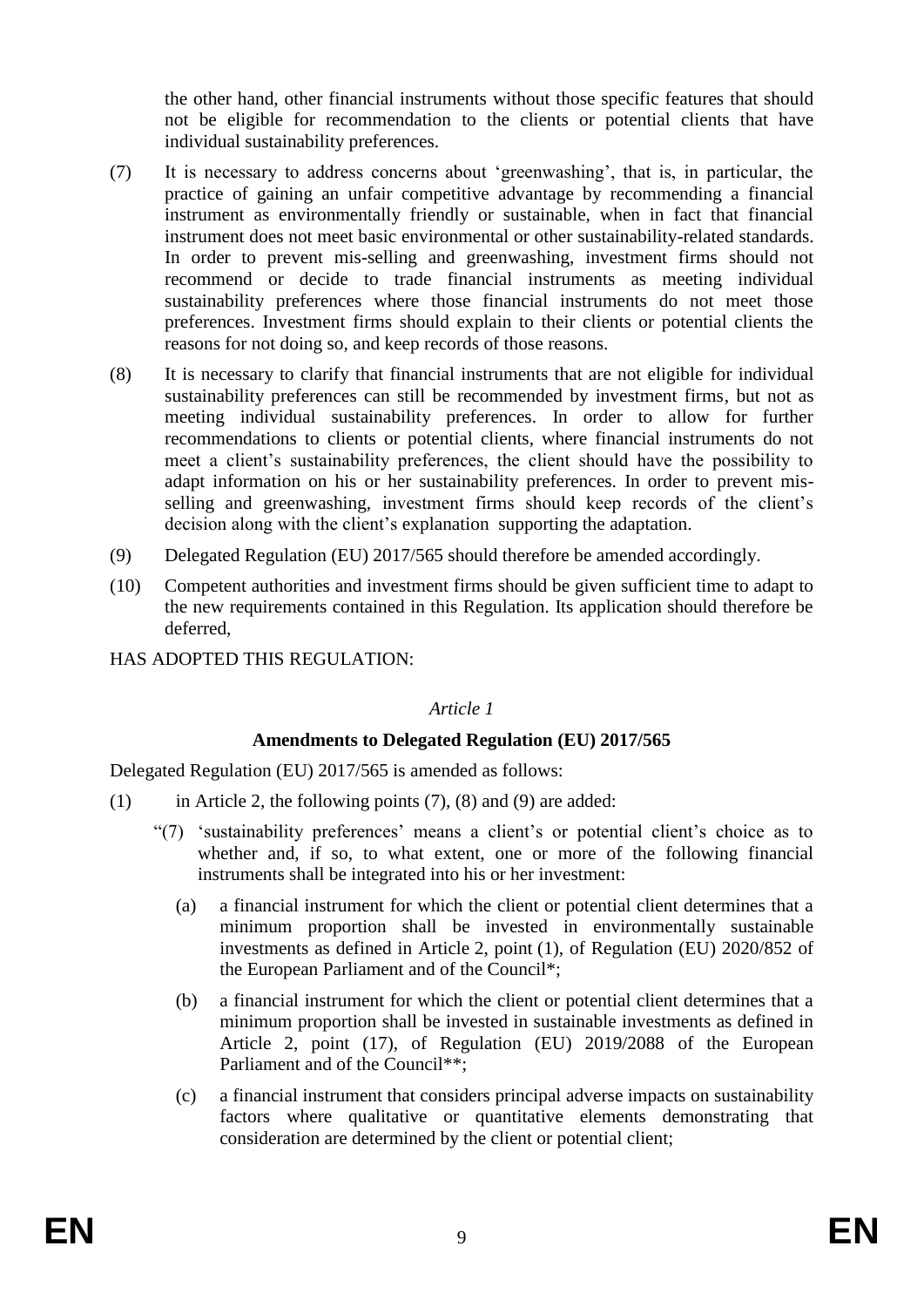- (8) 'sustainability factors' means sustainability factors as defined in Article 2, point (24), of Regulation (EU) 2019/2088;
- (9) 'sustainability risks' means sustainability risks as defined in Article 2, point (22), of Regulation (EU) 2019/2088.

\_\_\_\_\_\_\_\_\_\_\_\_\_\_\_\_\_\_\_\_\_\_\_\_\_\_\_\_\_\_\_\_\_\_\_\_\_\_\_\_\_\_\_\_\_\_\_\_\_\_\_\_\_\_\_\_\_\_\_\_\_\_

- \* Regulation (EU) 2020/852 of the European Parliament and of the Council of 18 June 2020 on the establishment of a framework to facilitate sustainable investment, and amending Regulation (EU) 2019/2088 (OJ L 198, 22.6.2020, p. 13).
- \*\* Regulation (EU) 2019/2088 of the European Parliament and of the Council of 27 November 2019 on sustainability-related disclosures in the financial services sector (OJ L 317, 9.12.2019, p. 1).";
- (2) in Article 21, paragraph 1 is amended as follows:
	- (a) the second subparagraph is replaced by the following:

"Investment firms shall take into account sustainability risks when complying with the requirements set out in this paragraph.";

(b) the following subparagraph is added:

"When complying with the requirements set out in this paragraph, investment firms shall take into account the nature, scale and complexity of the business of the firm, and the nature and range of investment services and activities undertaken in the course of that business.";

- (3) in Article 23(1), point (a) is replaced by the following:
	- "(a) establish, implement and maintain adequate risk management policies and procedures which identify the risks relating to the firm's activities, processes and systems, and, where appropriate, set the level of risk tolerated by the firm. In doing so, investment firms shall take into account sustainability risks;";
- (4) Article 33 is replaced by the following:

#### *"Article 33*

## **Conflicts of interest potentially detrimental to a client (Article 16(3) and Article 23 of Directive 2014/65/EU)**

For the purposes of identifying the types of conflict of interest that arise in the course of providing investment and ancillary services or a combination thereof and whose existence may damage the interests of a client, including his or her sustainability preferences, investment firms shall take into account, by way of minimum criteria, whether the investment firm or a relevant person, or a person directly or indirectly linked by control to the firm, is in any of the following situations, whether as a result of providing investment or ancillary services or investment activities or otherwise:

- (a) the firm or that person is likely to make a financial gain, or avoid a financial loss, at the expense of the client;
- (b) the firm or that person has an interest in the outcome of a service provided to the client or of a transaction carried out on behalf of the client, which is distinct from the client's interest in that outcome;
- (c) the firm or that person has a financial or other incentive to favour the interest of another client or group of clients over the interests of the client;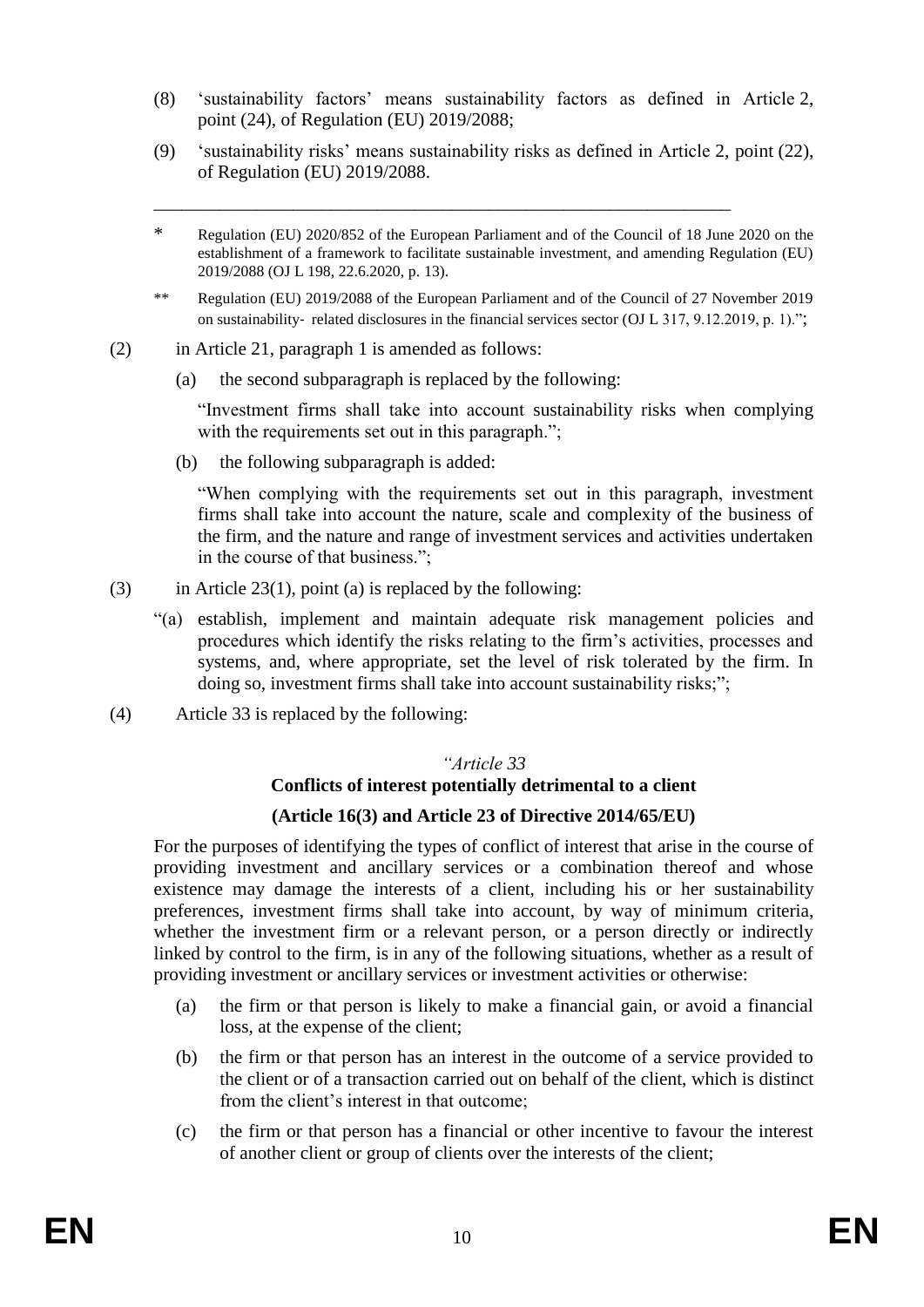- (d) the firm or that person carries on the same business as the client;
- (e) the firm or that person receives or will receive from a person other than the client an inducement in relation to a service provided to the client, in the form of monetary or non-monetary benefits or services.";
- (5) in Article 52, paragraph 3 is replaced by the following:
	- "3. Investment firms shall provide a description of:
		- (a) the types of financial instruments considered;
		- (b) the range of financial instruments and providers, analysed per each type of instrument according to the scope of the service;
		- (c) where relevant, the sustainability factors taken into consideration in the selection process of financial instruments;
		- (d) when providing independent advice, how the service provided satisfies the conditions for the provision of investment advice on an independent basis, and the factors taken into consideration in the selection process used by the investment firm to recommend financial instruments, including risks, costs and complexity of the financial instruments.";
- (6) Article 54 is amended as follows:
	- (a) in paragraph 2, point (a) is replaced by the following:
		- "(a) it meets the investment objectives of the client in question, including the client's risk tolerance and any sustainability preferences;";
	- (b) paragraph 5 is replaced by the following:

"5. The information about the investment objectives of the client or potential client shall include, where relevant, information about the length of time for which the client wishes to hold the investment, his or her preferences regarding risk taking, his or her risk tolerance, the purpose of the investment and in addition his or her sustainability preferences.";

(c) paragraph 9 is replaced by the following:

"9. Investment firms shall have in place, and be able to demonstrate that they have in place, adequate policies and procedures to ensure that they understand the nature features, including costs and risks of investment services and financial instruments selected for their clients, including any sustainability factors, and that they assess, while taking into account cost and complexity, whether equivalent investment services or financial instruments can meet their client's profile.";

(d) paragraph 10 is replaced by the following:

"10. When providing the investment service of investment advice or portfolio management, an investment firm shall not recommend or decide to trade where none of the services or instruments are suitable for the client.

An investment firm shall not recommend financial instruments or decide to trade such instruments as meeting a client's or potential client's sustainability preferences when those financial instruments do not do meet those preferences. The investment firm shall explain to the client or potential clients the reasons for not doing so and keep records of those reasons.